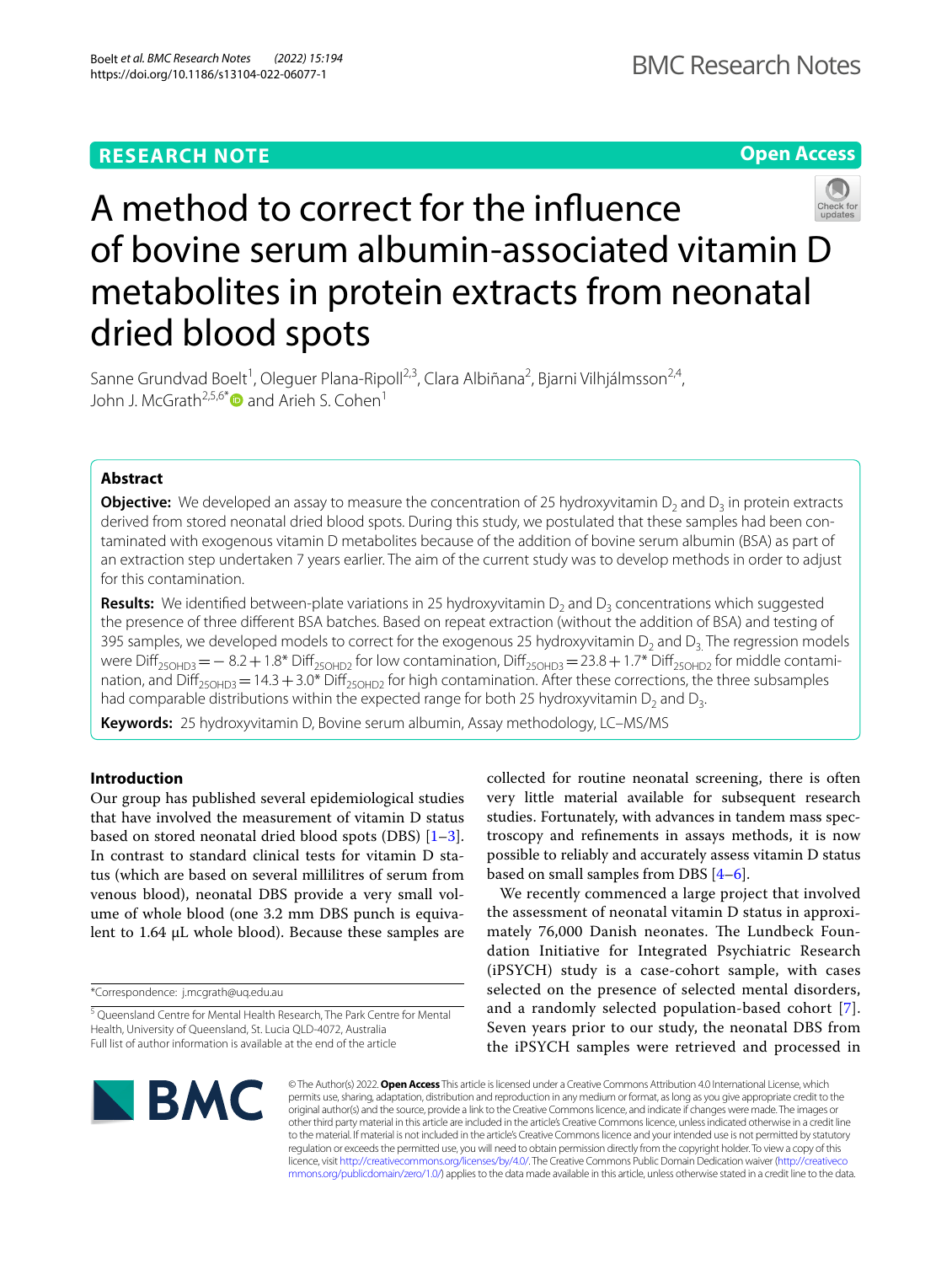order to extract DNA suitable for genotyping  $[8-10]$  $[8-10]$ . The protein extracts kept after the DNA study were available for future approved research. Our group developed a sensitive and robust assay to measure the concentration of 25 hydroxyvitamin  $D_3$  (25OHD3) and 25 hydroxyvitamin  $D_2$  (25OHD2) in the left over protein extracts from the iPSYCH sample [[11\]](#page-5-7). During our analysis, we identifed that the iPSYCH samples were returning: (a) very high concentrations of 25OHD3 (often over 100 nmol/L), and (b) the presence of appreciable concentrations of 25OHD2 in the majority of samples (while previous studies had identifed 25OHD2 in less than 10% of neonatal DBS, [[2](#page-5-8), [12](#page-5-9)]). Here we describe our steps to explore the reasons for these unexpected fndings, and explore ways to improve the precision of our previously published assay [[11](#page-5-7)].

As part of the investigations into these fndings, we noted that bovine serum albumin (BSA) had been included in the DNA extraction process. BSA is not required (nor recommended) for assays related to 25OHD2 and 25OHD3 assays, but has been recommended as an aid to optimize DNA extraction suitable for amplifcation [[9\]](#page-5-10). To the best of our knowledge, there have been no prior studies that have tested for the presence of  $25OHD<sub>2</sub>$  and  $25OHD<sub>3</sub>$  in BSA. However, it is known that cattle produce vitamin D from bright sunshine [[13](#page-5-11)] and are also often given vitamin D supplements in order to reduce post-weaning hypocalcaemia [[14\]](#page-5-12). We speculated that the unexpectedly high concentrations of 25OHD2 and 25OHD3 identifed in our assays were the results of BSA-related contamination with exogenous vitamin D metabolites.

We note that other large population-based studies have used modelling strategies to provide corrected 25OHD3 estimates. The National Health and Nutrition Examination Survey (NHANES) issued corrected values to account for changes in assay accuracy over difer-ent waves [[15](#page-5-13), [16\]](#page-5-14). The UK Biobank study (n  $\sim$  500,000) used modelling to correct values for a range of biomarkers (including the vitamin D metabolites assessed in the current study) after a dilution artefact during an early wash phase of aliquot handling was detected [[17\]](#page-5-15).

The aims of this study were to (a) measure if  $25OHD2$ and 25OHD3 were present in recently-purchased batches of BSA; (b) re-assay 25OHD2 and 25OHD3 in a subset of the iPSYCH neonatal DBS with the identical extraction steps but without BSA, in order to compare contaminated versus uncontaminated in pairwise samples; and (c) based on the fndings from the pairwise comparisons, apply a set of corrections to the full iPSYCH sample in order to derive estimates adjusted for the influence of BSA contamination. These methods can guide researchers to reproduce our steps if BSA contamination has infuenced related assays.

### **Main text**

#### **Material and methods**

In the following section we concisely outline (a) the methods we used to determine if BSA contains 25OHD2 and 25OHD3, (b) the selection of a subsample of DBS for repeat testing without the addition of BSA, and (c) based on the paired contaminated versus uncontaminated samples, the modelling steps we used to apply corrections across the entire sample.

We frst assayed the concentration of 25OHD2 and 25OHD3 in 11 individuals using our standard (non-BSA exposed) laboratory protocols (full details are provided in the Supplement). For the high-throughput assessment of 25OHD2 and 25OHD3 concentration in the large iPSYCH sample, the protein extracts were prepared and subsequently assayed in 96-well plates (full details of this assay are available in Boelt et al. [[11\]](#page-5-7)). We inspected the mean 25OHD2 and 25OHD3 concentration for each of the 1050 plates, when ordered by the sequence of testing routinely used in the iPSYCH sample (i.e. based on date of birth of the neonates). If the results from the entire iPSYCH sample were uniformly increased, it would suggest that contamination was from one batch of BSA across the entire sample. If there were abrupt betweenplate changes in mean 25OHD2 and 25OHD3 concentration, it would suggest that contamination was from more than one BSA batch.

In order to quantify the extent of BSA-related contamination with 25OHD2 and 25OHD3, we chose a subsample of the iPSYCH sample for repeat testing using the identical methods for the preparation of the protein extract (and subsequent assay for 25OHD2 and 25OHD3), but without the addition of BSA (henceforth, the uncontaminated results). By comparing the contaminated versus uncontaminated results in these pairs of samples, we deduced the contribution of the BSA-related 25OHD2 and 25OHD3 to the contaminated results. Finally, based on the repeat-tested subsample, we derived statistical models that adjusted for BSA contamination in the entire iPSYCH sample (henceforth, the corrected results).

#### **Results**

# **The concentration of 25OHD2 and 25OHD3 in recently purchased BSA batches**

Based on routine laboratory assays of 11 individuals, none of the samples had detectable 25OHD2, while 25OHD3 based on full blood concentration ranged from 11.2 to 58.4 nmol/L. We then assessed the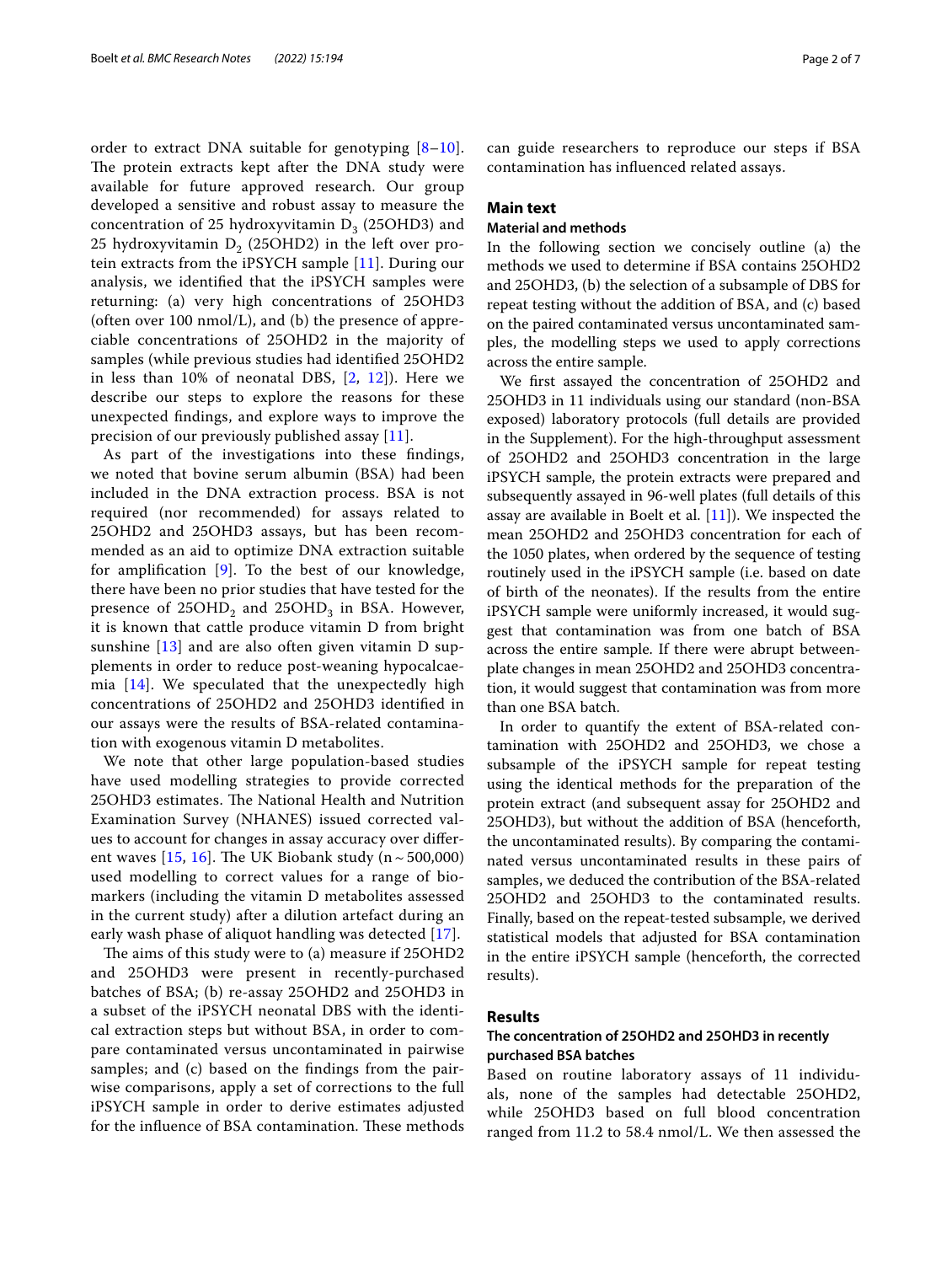contribution of 17 diferent batches of recently purchased BSA to the extraction bufer used in the preparation of the DBS protein extract. We found that only two BSA batches had appreciable concentrations of 25OHD2 and 25OHD3. The contribution of these two batches to the samples is shown in the Additional fle [1](#page-4-0): Table. For example, one BSA batch contributed a mean (standard deviation) of 20.9 (3.0) nmol/L of 25OHD2 and 27.7 (3.0) nmol/L of 25OHD3 in addition to the endogenous 25OHD2 and 25OHD3. Of interest, previous studies by our group had found that fewer than 10% of neonatal dried blood spots had detectable concentrations of  $25OHD2$  [[1,](#page-5-0) [2,](#page-5-8) [12,](#page-5-9) [18](#page-5-16)[–21](#page-6-0)]. Thus, we concluded that the presence of measurable 25OHD2 in our iPSYCH sample could serve as a proxy marker for probable BSA-related contamination.

# **The pattern of contaminated 25OHD2 and 25OHD3 concentration across all samples**

A total of 76,611 samples were assessed across 1,050 96-well plates. Figure [1](#page-2-0) shows the concentration of mean 25OHD2 and 25OHD3 per plate ordered in the sequence of testing (left sided panels), and density plots to show the distribution of these values (right sided panels). Firstly, for the majority of the samples, the concentration of 25OHD3 was generally higher than previous DBS-based studies [[18](#page-5-16)]. Secondly, there was a small but distinct subsample with low (but clinically appropriate) 25OHD3 concentrations (across plate numbers 24–42). Finally, there was a third subsample (across plate numbers 735–804) with middle-range 25OHD3 concentrations. A strikingly similar between-plate pattern was also found for 25OHD2 concentrations. In the absence of documentation of (a) the number of BSA batches that

<span id="page-2-0"></span>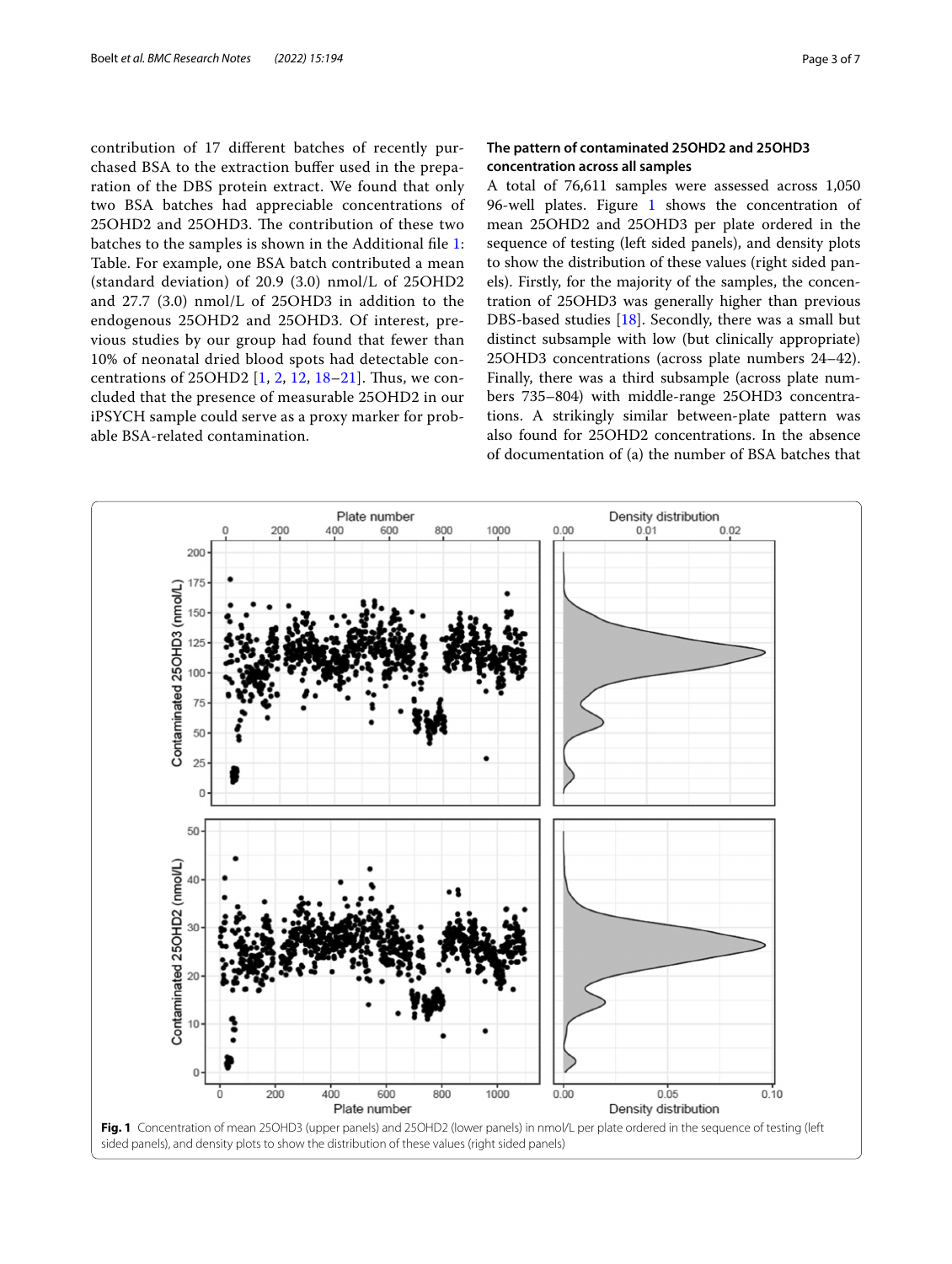were originally used for DNA extraction, and (b) what concentrations of 25OHD2 and 25OHD3 were in BSA batches used seven years prior to our study, we assumed that there were three diferent BSA batches used in the prior DNA extraction analyses. We classifed all plates into those with low-, middle-, or high-contamination if the contaminated 25OHD2 was  $\leq$ 10, 10–20, or ≥20 nmol/L, respectively.

# **Comparing paired contaminated versus uncontaminated samples**

Based on the three low-, middle- and high-contamination subgroups, we randomly selected 395 individuals for repeat testing. We went back to the original stored DBS to collect samples for protein extraction but without BSA contamination. We used the same protocol for the assessment of 25OHD2 and 25OHD3 as for the full iPSYCH sample [[11\]](#page-5-7). Within this repeat-test sample, two participants with very high concentrations were excluded (25OHD2=267 nmol/L; 25OHD3=501 nmol/L).

Consistent with our previous, independent studies based on Danish neonatal dried blood spots which found 25OHD2 in a minority of the samples, only 18 of the 393 (4.6%) samples had non-zero 25OHD2 concentrations (Fig. [2](#page-3-0)a). We plotted the contaminated versus uncontaminated measures of 25OHD3 according to the low-, middle- and high-contamination subgroups. There was a clear correlation between these values in each of the subgroups (Fig. [2b](#page-3-0)). We found a linear relationship between contaminated 25OHD2 and 25OHD3 values  $(25OHD3<sub>[BSA]</sub> = 12.2 + 3.3 \times 25OHD2<sub>[BSA]</sub>;$   $R<sup>2</sup> = 0.91;$  p-value <  $0.001$ ; Fig. [2](#page-3-0)c). The 4.6% of the repeat testing (not exposed to BSA) sample that had non-zero 25OHD2 concentration were the values furthest below the contaminated 25OHD2 versus 25OHD3 regression line. Based on this fnding, we identifed the samples with expected non-zero 25OHD2 (this in-sample analysis correctly identifed 98.7% of the true negatives and 66.7% of the true positives for non-zero 25OHD2).

# **Correcting for the BSA‑related 25OHD2**

We returned to the full sample  $(n=76,611)$  and plotted the contaminated 25OHD2 versus contaminated 25OHD3, and identified  $4.6\%$  (n=3508) of the sample that was furthest below the line of regression between these two values (Fig. [2](#page-3-0)c). We assumed that these observations would have had non-zero 25OHD2 concentrations despite the BSA contamination. Within this set, we predicted their corrected 25OHD2 using a linear regression model based on repeat-test (contaminated 25OHD2 and 25OHD3) subset (corrected  $25OHD2<sub>[Corr]</sub> = 2.86$  $+0.84 \times 25 \text{OH} \text{D2}_{\text{[BSA]}} -0.23 \times 25 \text{OH} \text{D3}_{\text{[BSA]}}; \quad \text{R}^2 = 0.81;$ p-value<0.001). Apart from this subset, the remainder of the samples were recoded as 25OHD2=0 nmol/L.

#### **Correcting for the BSA‑related 25OHD3**

Next, within the subsample with repeat testing, we plotted (a) the diference between contaminated minus uncontaminated 25OHD2, versus (b) the diference between contaminated minus uncontaminated 25OHD3. In light of our fnding that 25OHD2 concentration could act as a proxy marker for BSA contamination, the

<span id="page-3-0"></span>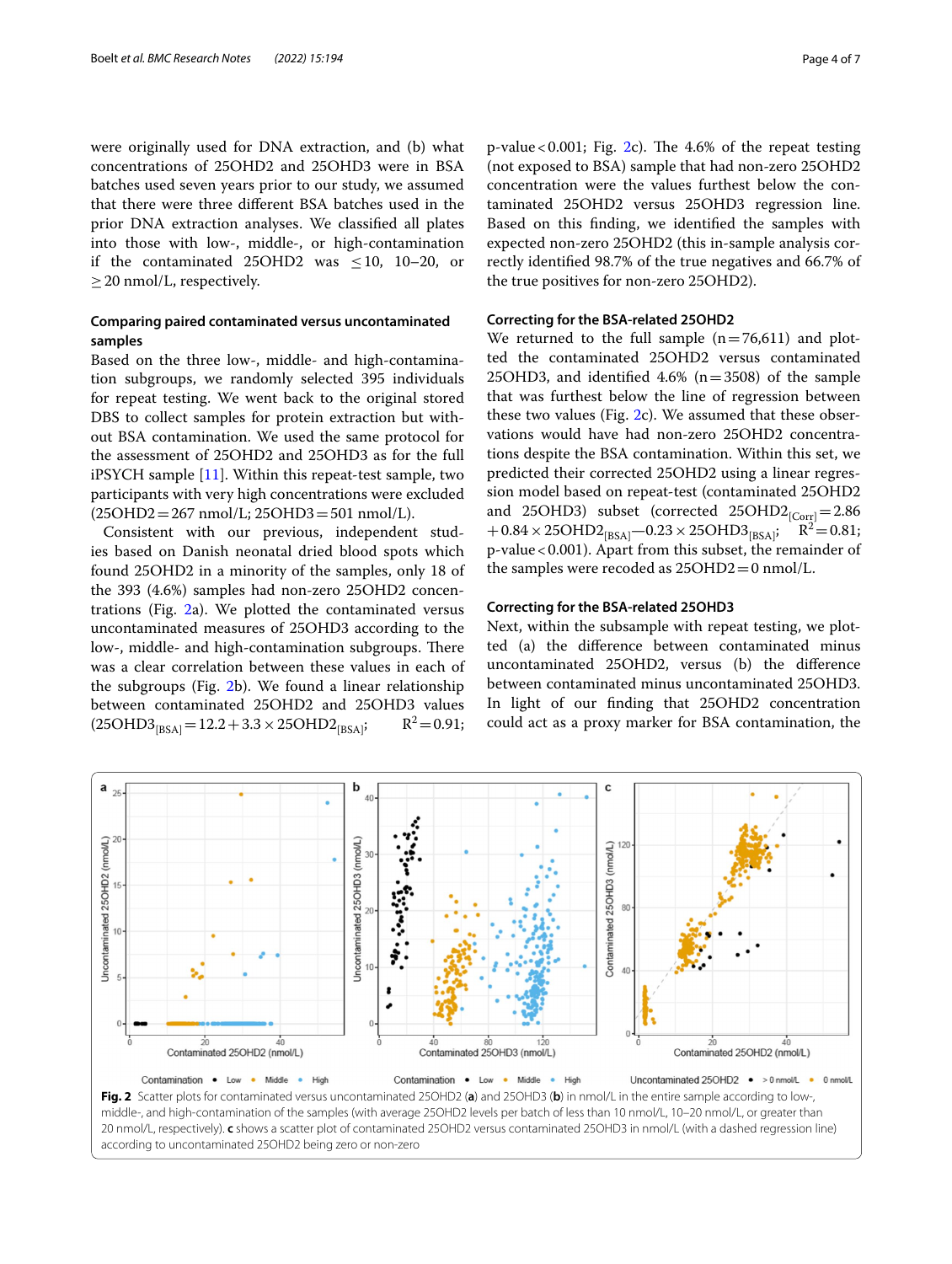

<span id="page-4-1"></span>diference scores were stratifed into the low-, middleand high- contamination subgroups. Based on the slopes and intercept of these diference scores (Additional fle [1](#page-4-0): Figure), we were then able to derive corrected values for 25OHD3 for the entire sample. The regression models were  $Diff_{25OHD3} = -8.2 + 1.8$ <sup>\*</sup> Diff<sub>25OHD2</sub> for low contamination,  $\text{Diff}_{25\text{OHD3}}=23.8+1.7^* \text{Diff}_{25\text{OHD2}}$  for middle contamination, and  $\text{Diff}_{25\text{OHD3}}=14.3+3.0^*$   $\text{Diff}_{25\text{OHD2}}$ for high contamination. The distributions for the corrected 25OHD2 and 25OHD3 for the three subgroups are shown in Fig. [3](#page-4-1). Mindful that the two lower concentration subgroups only contributed 15% of the total sample, the corrected distributions were within expectations for dried blood spots based on samples previously analysed in our laboratory  $[1, 3, 19]$  $[1, 3, 19]$  $[1, 3, 19]$  $[1, 3, 19]$  $[1, 3, 19]$  $[1, 3, 19]$  $[1, 3, 19]$ . The values for 25OHD2 are all very low and the modes of these three subgroups are below the lowest level of quantifcation (less than 5 nmol/L) for similar assays based on dried blood spots [[2,](#page-5-8) [12](#page-5-9)].

# **Limitations**

BSA could also contain other biologically interesting analytes which could bias results of future biomarker studies that have included BSA during sample preparation. The method outlined above was optimized for 25OHD2 and 25OHD3, it is not clear how BSA could impact on the precision of other assays. The use of BSA

can infuence the accurate measurement of vitamin D metabolites, however methods are available to use targeted repeat assays in order to develop models to correct the infuence of this agent.

#### **Abbreviations**

BSA: Bovine serum albumin; 25OHD2: 25-Hydroxyvitamin D<sub>2</sub>; 25OHD3: 25-Hydroxyvitamin  $D_3$ .

#### **Supplementary Information**

The online version contains supplementary material available at [https://doi.](https://doi.org/10.1186/s13104-022-06077-1) [org/10.1186/s13104-022-06077-1](https://doi.org/10.1186/s13104-022-06077-1).

<span id="page-4-0"></span>**Additional fle 1: Table S1.** Summary of the contribution of 25OHD2, 25OHD3 from BSA results. Mean of the concentration (nmol/L), standard deviation ( $\pm$ SD) and coefficient of variation (%CV) are calculated for each sample. None of the donors had detectable 25OHD2. **Figure S1.** Scatter plots of the diference (contaminated–uncontaminated) values of 25OHD3 and 25OHD2 in nmol/L according to low-, middle-, and highcontamination of the samples (with average 25OHD2 levels per batch of less than 10 nmol/L, 10-20 nmol/L, or greater than 20 nmol/L, respectively). These models based on the subsample with repeated measures were used to predict corrected values in the entire sample ( $R2 = 0.97$ ; p-value < 0.001). The regression models were Diff25OHD3 =  $-8.2 + 1.8*$ Diff25OHD2 for low contamination, Diff25OHD3 =  $23.8 + 1.7*$  Diff25OHD2 for middle contamination, and Diff25OHD3 =  $14.3 + 3.0*$ Dif25OHD2 for high contamination.

#### **Acknowledgements**

We are grateful to Lars Melgaard for technical supervision during the study.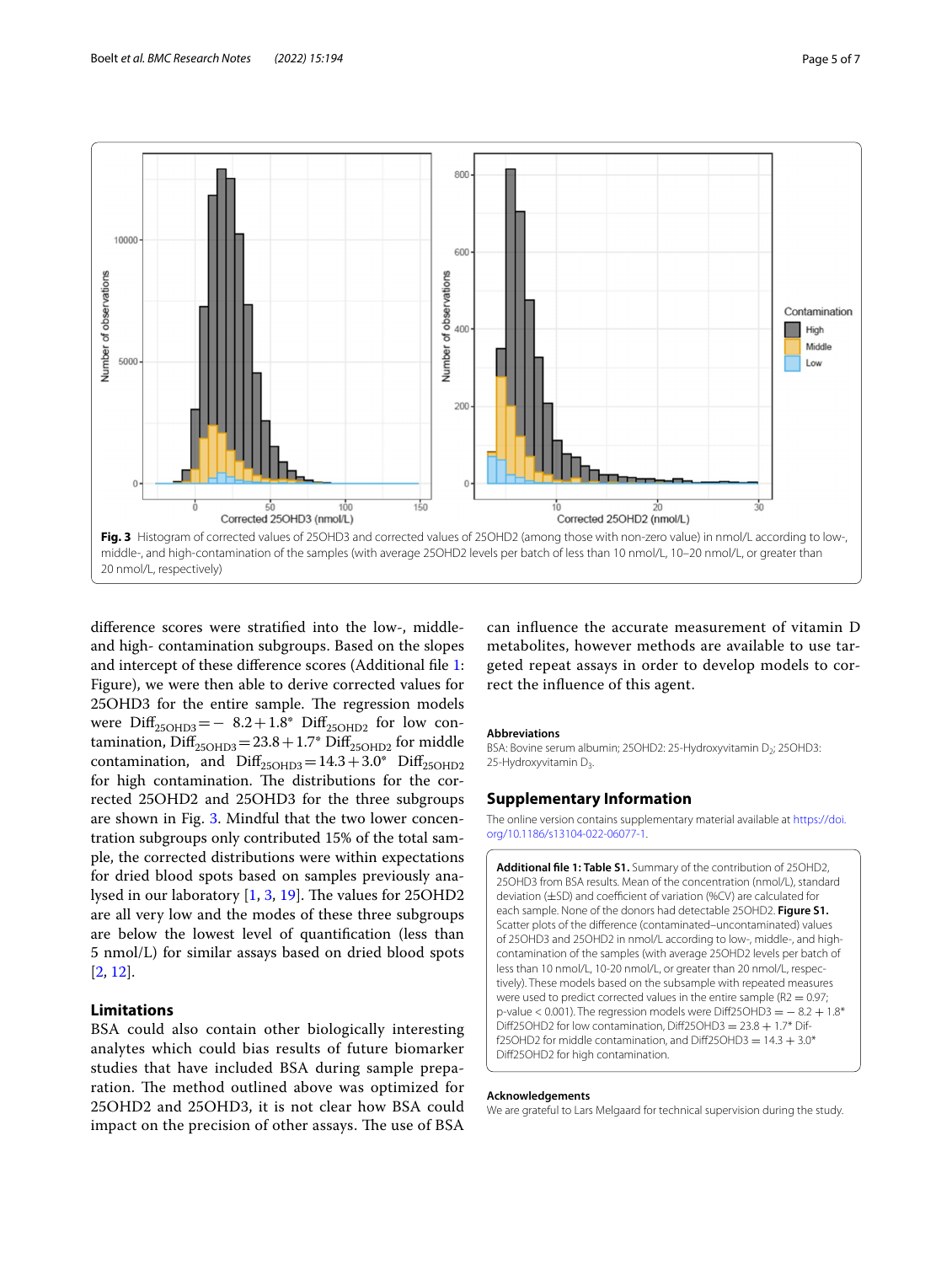#### **Author contributions**

The laboratory work was designed and undertaken by SGB and ASC. The modelling steps was done by OPR. SGB, OPR, CA, BV, JJM and AC were involved in the interpretation of the data. The manuscript was prepared by JMcG, SGB and OPR. SGB, OPR, CA, BV, JJM and AC approved the fnal manuscript. All authors read and approved the fnal manuscript.

#### **Funding**

This study was supported by the Danish National Research Foundation, via a Niels Bohr Professorship to John McGrath. Oleguer Plana-Ripoll is supported by a Lundbeck Foundation Fellowship (R345-2020-1588) and has received funding from the European Union's Horizon 2020 research and innovation programme under the Marie Sklodowska-Curie grant agreement No 837180. Bjarni Vilhjalmsson was also supported by a Lundbeck Foundation Fellowship (R335-2019-2339). This research has been conducted using the Danish National Biobank resource, supported by the Novo Nordisk Foundation.

#### **Availability of data and materials**

Owing to the sensitive nature of these data, individual level data can be accessed only through secure servers where download of individual level information is prohibited. Each scientifc project must be approved before initiation, and approval is granted to a specifc Danish research institution. International researchers may gain data access through collaboration with a Danish research institution. More information about getting access to the iPSYCH data can be obtained at <https://ipsych.au.dk/about-ipsych/>.

#### **Declarations**

#### **Ethics approval and consent to participate**

The collection of the 11 samples for the BSA-related analyses were conducted in accordance with the Declaration of Helsinki and the protocol complies with the Danish Ethical Committee law by not being a health research project (§2,1) but a method development study not requiring an ethical approval. Concerning the assay of the iPSYCH samples, the Danish Scientific Ethics Committee, the Danish Health Data Authority, the Danish data protection agency and the Danish Neonatal Screening Biobank Steering Committee provided approval for this study. By Danish law, this register-based study did not require informed consent. Permission has been granted to study genetic and environmental factors for the development and prognosis of mental disorders, and the development and refnement of assays related to this research.

#### **Consent for publication**

Not applicable.

# **Competing interests**

The authors have no competing interests.

#### **Author details**

<sup>1</sup> Center for Neonatal Screening, Department of Congenital Disorders-Clinical Mass Spectrometry Statens Serum Institut, Artillerivej 5, DK-2300 Copenhagen S, Denmark. <sup>2</sup>National Centre for Register-Based Research, Department of Economics and Business Economics, Aarhus University, Fuglesangs Allé 26, Building 2640 Aarhus V, DK-8210 Aarhus, Denmark. <sup>3</sup> Department of Clinical Epidemiology, Aarhus University and Aarhus University Hospital, Olof Palmes Allé 43-45 Aarhus N, 8200 Aarhus, Denmark. <sup>4</sup> Bioinformatics Research Centre, Aarhus University, C.F. Møllers Allé 8, Building 1110 Aarhus C, DK‑8000 Aarhus, Denmark.<sup>5</sup> Queensland Centre for Mental Health Research, The Park Centre for Mental Health, University of Queensland, St. Lucia QLD-4072, Australia. <sup>6</sup>Queensland Brain Institute, University of Queensland, St. Lucia QLD-4072, Australia.

# Received: 13 December 2021 Accepted: 18 May 2022

#### **References**

<span id="page-5-0"></span>1. Keller A, Handel MN, Frederiksen P, Jacobsen R, Cohen AS, McGrath JJ, et al. Concentration of 25-hydroxyvitamin D from neonatal dried blood spots and the relation to gestational age, birth weight and Ponderal index: the D-tect study. Br J Nutr. 2018;119(12):1416–23.

- <span id="page-5-8"></span>2. Eyles DW, Trzaskowski M, Vinkhuyzen AAE, Mattheisen M, Meier S, Gooch H, et al. The association between neonatal vitamin D status and risk of schizophrenia. Sci Rep. 2018;8(1):17692.
- <span id="page-5-1"></span>3. Nielsen NM, Munger KL, Koch-Henriksen N, Hougaard DM, Magyari M, Jorgensen KT, et al. Neonatal vitamin D status and risk of multiple sclerosis: a population-based case-control study. Neurology. 2017;88(1):44–51.
- <span id="page-5-2"></span>Eyles D, Anderson C, Ko P, Jones A, Thomas A, Burne T, et al. A sensitive LC/MS/MS assay of 250H vitamin D-3 and 250H vitamin D-2 in dried blood spots. Clin Chim Acta. 2009;403(1–2):145–51.
- 5. Kvaskoff D, Heath AK, Simila HA, Ko P, English DR, Eyles DW. Minimizing matrix effects for the accurate quantification of 25-hydroxyvitamin D metabolites in dried blood spots by LC-MS/MS. Clin Chem. 2016;62(4):639–46.
- <span id="page-5-3"></span>Kvaskoff D, Ko P, Simila HA, Eyles DW. Distribution of 25-hydroxyvitamin D3 in dried blood spots and implications for its quantitation by tandem mass spectrometry. J Chromatogr B Analyt Technol Biomed Life Sci. 2012;901:47–52.
- <span id="page-5-4"></span>7. Pedersen CB, Bybjerg-Grauholm J, Pedersen MG, Grove J, Agerbo E, Baekvad-Hansen M, et al. The iPSYCH2012 case-cohort sample: new directions for unravelling genetic and environmental architectures of severe mental disorders. Mol Psychiatry. 2018;23(1):6–14.
- <span id="page-5-5"></span>8. Hollegaard MV, Grauholm J, Borglum A, Nyegaard M, Norgaard-Pedersen B, Orntoft T, et al. Genome-wide scans using archived neonatal dried blood spot samples. BMC Genomics. 2009;10:297.
- <span id="page-5-10"></span>9. Hollegaard MV, Sorensen KM, Petersen HK, Arnardottir MB, Norgaard-Pedersen B, Thorsen P, et al. Whole genome amplifcation and genetic analysis after extraction of proteins from dried blood spots. Clin Chem. 2007;53(6):1161–2.
- <span id="page-5-6"></span>10. Poulsen JB, Lescai F, Grove J, Baekvad-Hansen M, Christiansen M, Hagen CM, et al. High-quality exome sequencing of whole-genome amplifed neonatal dried blood spot DNA. PLoS ONE. 2016;11(4):e0153253.
- <span id="page-5-7"></span>11. Boelt SG, Melgaard L, Thorbek MJ, MacSween NSJ, McGrath JJ, Cohen AS. Sensitive and robust LC-MS/MS assay to quantify 25-hydroxyvitamin D in leftover protein extract from dried blood spots. Int J Neonatal Screen. 2021;7(4):82.
- <span id="page-5-9"></span>12. McGrath JJ, Eyles DW, Pedersen CB, Anderson C, Ko P, Burne TH, et al. Neonatal vitamin D status and risk of schizophrenia: a population-based case-control study. Arch Gen Psychiatry. 2010;67(9):889–94.
- <span id="page-5-11"></span>13. Nelson CD, Powell JL, Price DM, Hersom MJ, Yelich JV, Drewnoski ME, et al. Assessment of serum 25-hydroxyvitamin D concentrations of beef cows and calves across seasons and geographical locations. J Anim Sci. 2016;94(9):3958–65.
- <span id="page-5-12"></span>14. Weiss WP, Azem E, Steinberg W, Reinhardt TA. Effect of feeding 25-hydroxyvitamin D3 with a negative cation-anion diference diet on calcium and vitamin D status of periparturient cows and their calves. J Dairy Sci. 2015;98(8):5588–600.
- <span id="page-5-13"></span>15. Schleicher RL, Sternberg MR, Lacher DA, Sempos CT, Looker AC, Durazo-Arvizu RA, et al. A method-bridging study for serum 25-hydroxyvitamin D to standardize historical radioimmunoassay data to liquid chromatography-tandem mass spectrometry. Natl Health Stat Report. 2016;93:1–16.
- <span id="page-5-14"></span>16. Statistics CNCfH. Analytical note for 25-hydroxyvitamin D data analysis using NHANES III (1988–1994), NHANES 2001–2006, and NHANES 2007– 2010 (October 2015): center for disease control; 2015. [https://wwwn.cdc.](https://wwwn.cdc.gov/nchs/nhanes/vitamind/analyticalnote.aspx) [gov/nchs/nhanes/vitamind/analyticalnote.aspx.](https://wwwn.cdc.gov/nchs/nhanes/vitamind/analyticalnote.aspx)
- <span id="page-5-15"></span>17. Allen NE, Arnold M, Parish S, Hill M, Sheard S, Callen H, et al. Approaches to minimising the epidemiological impact of sources of systematic and random variation that may afect biochemistry assay data in UK Biobank. Wellcome Open Res. 2020;5:222.
- <span id="page-5-16"></span>18. Handel MN, Frederiksen P, Cohen A, Cooper C, Heitmann BL, Abrahamsen B. Neonatal vitamin D status from archived dried blood spots and future risk of fractures in childhood: results from the D-tect study, a populationbased case-cohort study. Am J Clin Nutr. 2017;106(1):155–61.
- <span id="page-5-17"></span>19. Jacobsen R, Thorsen SU, Cohen AS, Lundqvist M, Frederiksen P, Pipper CB, et al. Neonatal vitamin D status is not associated with later risk of type 1 diabetes: results from two large Danish population-based studies. Diabetologia. 2016;59(9):1871–81.
- 20. Keller A, Frederiksen P, Handel MN, Jacobsen R, McGrath JJ, Cohen AS, et al. Environmental and individual predictors of 25(OH)D concentrations